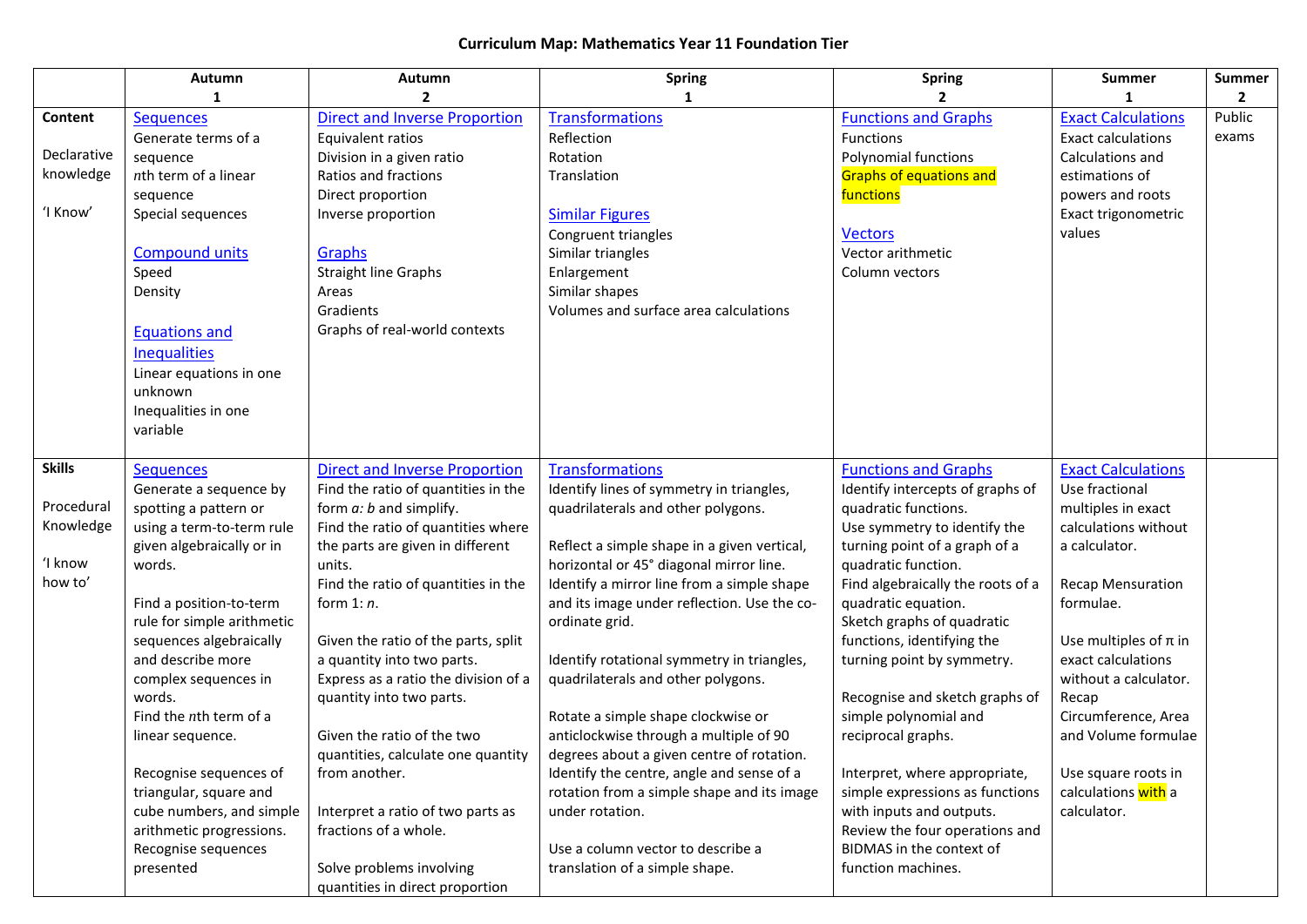| diagrammatically and                  | and recognise a proportionality                                  | Perform a specified translation given as a   | Interpret the result of applying                          | Know the exact                              |  |
|---------------------------------------|------------------------------------------------------------------|----------------------------------------------|-----------------------------------------------------------|---------------------------------------------|--|
| tabulate results.                     | constant. Use a proportionality                                  | column vector.                               | successive functions on an                                | values of $sin \theta$ and                  |  |
|                                       | symbol and constant.                                             |                                              | initial input to find the final                           | $\cos \theta$ for $\theta = 0^\circ$ , 30°, |  |
|                                       | Recognise that if $y = kx$ , where k                             | <b>Similar Figures</b>                       | output as a review of BIDMAS.                             | 45°, 60° and 90°.                           |  |
|                                       | is a constant, then $y$ is                                       | Prove that two triangles are congruent       |                                                           |                                             |  |
| <b>Compound units</b>                 | proportional to $x$ .                                            | using the cases: 3 sides (SSS), 2 angles and | Define sequences as a set of                              | Know the exact                              |  |
| Use and convert simple                |                                                                  | the included side (ASA), 2 sides and the     | function machine operations                               | values of tan $\theta$ for                  |  |
| compound units (e.g. for              | Solve simple word problems                                       | included angle (SAS) and right angle,        | and interpret given function                              | $\theta$ = 0°, 30°, 45° and                 |  |
| speed, rates of pay and               | involving quantities in inverse                                  | hypotenuse, side (RHS).                      | machines to generate                                      | $60^\circ$ .                                |  |
| unit pricing).                        | proportion or simple algebraic                                   | Apply congruent triangles in calculations    | sequences.                                                |                                             |  |
| Know and apply standard               | proportions.                                                     | and simple proofs                            |                                                           | Use exact                                   |  |
| compound measurement                  | Solve problems involving                                         |                                              | Use tables of values to plot                              | trigonometric values                        |  |
| formulae:                             | quantities in inverse proportion                                 | Identify similar triangles. Prove that two   | graphs of linear and quadratic                            | in simple situations.                       |  |
| speed = distance $\div$ time,         | and recognise a proportionality                                  | triangles are similar.                       | functions.                                                |                                             |  |
| density = mass $\div$ volume          | constant. Use a proportionality                                  | Use similarity and ratios to determine       |                                                           |                                             |  |
|                                       | symbol and constant.                                             | missing sides or scale factors.              | Use tables of values to plot                              |                                             |  |
| <b>Equations and</b>                  | Recognise that if $y = k/x$ , where k                            | Enlarge a simple shape from a given centre   | polynomial graphs.                                        |                                             |  |
|                                       | is a constant, then $y$ is inversely                             | using a positive integer scale factor.       |                                                           |                                             |  |
| <b>Inequalities</b>                   | proportional to $x$ .                                            |                                              | Use a table of values to plot                             |                                             |  |
| Recap linear equations                |                                                                  | Use $x$ - and $y$ - coordinates in plane     | complex reciprocal graphs.                                |                                             |  |
| including those with the              | <b>Graphs</b>                                                    | geometry problems, including                 |                                                           |                                             |  |
| unknown on both sides of              | Review $y = mx + c$ . Find the                                   | transformations.                             | Use a table of values to plot                             |                                             |  |
| the equation.                         | gradient and y-intercept from a                                  |                                              | other polynomial graphs.                                  |                                             |  |
|                                       |                                                                  |                                              |                                                           |                                             |  |
| Recap linear equations                | straight line graph.                                             | Identify the centre and positive integer     | <b>Vectors</b>                                            |                                             |  |
| including those with                  | Find $y = mx + c$ from one point                                 | scale factor of an enlargement of a simple   |                                                           |                                             |  |
| brackets and the                      | and the gradient and from two                                    | shape and perform such an enlargement on     | Understand addition of vectors.                           |                                             |  |
| unknown on both sides of              | points.                                                          | a simple shape.                              | Understand subtraction of                                 |                                             |  |
| the equation.                         |                                                                  | Enlarge a simple shape from a given centre   | vectors.                                                  |                                             |  |
|                                       | Revision of areas of rectilinear                                 | using a positive fractional scale factor.    |                                                           |                                             |  |
| Understand and use the                | shapes. Find area of shape                                       |                                              | Recognise that subtracting a<br>vector is the same as the |                                             |  |
| symbols < , >, $\geq$ , $\leq$ and =. | defined by lines on graph.<br>Find distance between points on    | Identify the centre and scale factor         |                                                           |                                             |  |
|                                       |                                                                  | (including fractional scale factors) of an   | addition of the negative vector.                          |                                             |  |
| Represent inequalities on             | a graph. Use Pythagoras'                                         | enlargement of a simple shape and            | Understand scalar                                         |                                             |  |
| a number line using the               | Theorem to find perimeter of<br>shape defined by lines on graph. | perform such an enlargement on a simple      |                                                           |                                             |  |
| conventional notation of              |                                                                  | shape.                                       | multiplication of vectors.                                |                                             |  |
| solid or open dots.                   |                                                                  |                                              |                                                           |                                             |  |
|                                       | Find the gradient for conversion                                 | Apply similarity to calculate unknown        | Represent a 2-dimensional                                 |                                             |  |
| Solve linear inequalities in          | charts and link gradient with ratio                              | lengths in similar figures.                  | vector as a column vector.                                |                                             |  |
| one variable, representing            | and proportionality.                                             |                                              |                                                           |                                             |  |
| solutions on a number                 | Interpret straight line gradients                                | Review of Volume and Surface Area            | Draw column vectors on a                                  |                                             |  |
| line using the                        | as rates of change including                                     | formulae.                                    | square or coordinate grid.                                |                                             |  |
| conventional notation.                | velocity as the gradient of a                                    | Compare lengths, areas and volumes using     |                                                           |                                             |  |
|                                       | displacement-time graph.                                         | ratio notation and scale factors             |                                                           |                                             |  |
|                                       | Construct and interpret graphs in                                | Calculate missing lengths, area or volumes   |                                                           |                                             |  |
|                                       | real-world contexts.                                             | of similar shapes or solids.                 |                                                           |                                             |  |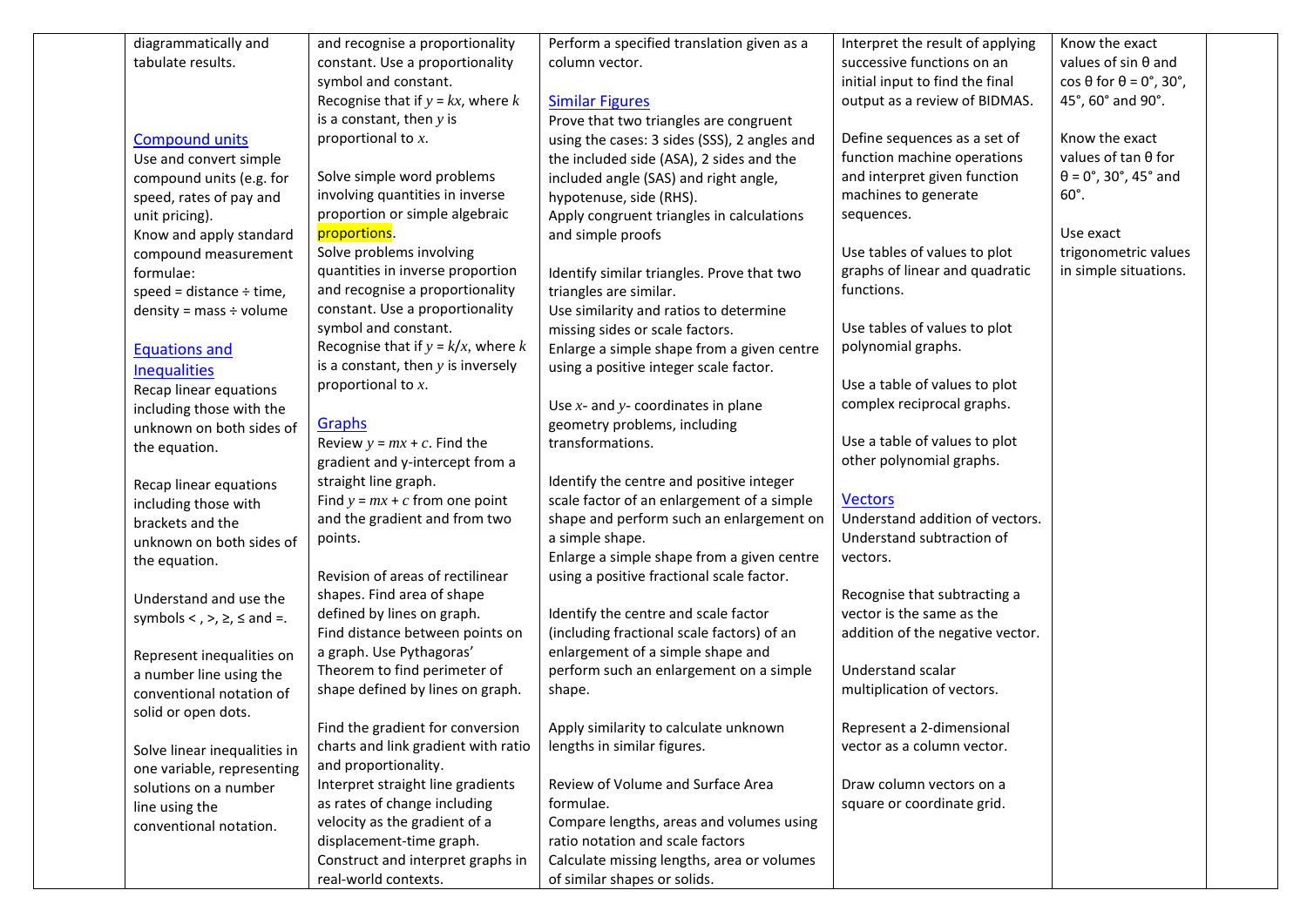| <b>Strategies</b> | <b>Sequences</b>             | <b>Direct and Inverse Proportion</b> | <b>Transformations</b>                      | <b>Functions and Graphs</b>      | <b>Exact Calculations</b>  |  |
|-------------------|------------------------------|--------------------------------------|---------------------------------------------|----------------------------------|----------------------------|--|
|                   |                              |                                      |                                             | Present clear chain of reasoning | Construct chains of        |  |
| Conditional       | Study sequences from a       | Solve ratio and proportion           | Using concise mathematical language,        |                                  |                            |  |
|                   | range of real-life contexts, | problems.                            | construct a chain of reasoning to describe  | in words and on graphs to        | reasoning to achieve       |  |
| Knowledge         | representing solutions in    |                                      | the transformations from object to image.   | achieve stated $(x, y)$          | a given result for a       |  |
|                   | words, pictorially,          | Understand the relationship          |                                             | coordinates                      | complex calculation        |  |
| 'I know           | graphically and              | between ratio and linear             | Determine a single transformation that will |                                  | involving $\pi$ , surds or |  |
| when to'          | algebraically.               | functions.                           | successfully ma an object to its image, as  | Define rules with function       | exact trig ratios, with    |  |
|                   |                              |                                      | previously defined by a series of           | machines to generate results.    | or without a               |  |
|                   | <b>Compound units</b>        | Assess whether a relationship is     | transformations.                            |                                  | calculator.                |  |
|                   | Perform calculations         | one of inverse proportion by         |                                             |                                  |                            |  |
|                   | involving speed and          | determining whether the stated       | Make links with coordinates and equations   |                                  | Make and use               |  |
|                   | density in problem solving   | values pairs multiply to give a      | of straight lines.                          |                                  | connections between        |  |
|                   | contexts.                    | constant.                            |                                             | <b>Vectors</b>                   | exact calculations         |  |
|                   |                              |                                      | <b>Similar Figures</b>                      | Use diagrams and vector          | and surds within           |  |
|                   | <b>Equations and</b>         |                                      | Construct a chain of reasoning to describe  | notation to clearly present      | different parts of         |  |
|                   |                              | Graphs                               | the transformations from object to image    | arguments and simple proofs.     | mathematics, for           |  |
|                   | <b>Inequalities</b>          | Recognise and interpret graphs       | using concise mathematical language.        |                                  | instance solving right     |  |
|                   | Explain the meaning of       | that illustrate direct and inverse   |                                             | Use vector addition to solve     | angled triangle            |  |
|                   | inequality intervals         |                                      | Make links to area problems involving       | problems of repeated             | problems where the         |  |
|                   | represented on a number      | proportion.                          |                                             |                                  | lengths are given as       |  |
|                   | line.                        |                                      | enlargement on coordinate grid.             | translation.                     | simple surd                |  |
|                   |                              |                                      |                                             |                                  |                            |  |
|                   | Form algebraic               |                                      | Construct chain of reasoning to achieve a   |                                  | expressions.               |  |
|                   | inequalities in order to     |                                      | given change in length, area or volume.     |                                  |                            |  |
|                   | solve problems set in a      |                                      |                                             |                                  |                            |  |
|                   | range of contexts.           |                                      |                                             |                                  |                            |  |
|                   |                              |                                      |                                             |                                  |                            |  |
| Examples          | 1) The first five terms of   | 1) Simplify the ratio 50 cm : 1.5 m  | 1) Describe fully the single transformation | 1) Draw the graphs of            | 1) Find the length of      |  |
| of Key            | an arithmetic sequence       |                                      | that maps triangle A onto triangle B.       | a) $y = 2x + 3$ ,                | the hypotenuse in a        |  |
| Questions         | are 2, 9, 16, 23 and 30.     |                                      |                                             |                                  | right angled triangle      |  |
|                   | Find, in terms of $n$ , an   | 2) If it takes 12 men 4 days to      |                                             | b) $y = \frac{1}{(x+1)}$         | where one angle is         |  |
|                   | expression for the nth       | plant 100 trees, how long would      |                                             |                                  | 60° and the adjacent       |  |
|                   | term of this sequence.       | it take the 12 men to plant 150      |                                             |                                  | side is 3cm.               |  |
|                   |                              | trees?                               | $\mathbf{B}$                                |                                  |                            |  |
|                   | 2) Here is a sequence of     |                                      |                                             | 2)                               | 2) Work out the            |  |
|                   | patterns made from grey      |                                      |                                             | (a) Complete the table of values | volume of the              |  |
|                   | counters.                    |                                      |                                             | for $y = x^2 + x - 2$ .          | cylinder. Give your        |  |
|                   |                              |                                      |                                             |                                  | answer in terms of $\pi$ . |  |
|                   | Here is a                    |                                      |                                             | (b) On the grid, draw the graph  |                            |  |
|                   | 0.0.0                        |                                      |                                             | of $y = x^2 + x - 2$ .           |                            |  |
|                   |                              |                                      |                                             |                                  |                            |  |
|                   | Work out the total           |                                      |                                             |                                  | 7 <sub>m</sub>             |  |
|                   | number of counters to        |                                      |                                             |                                  | 6m                         |  |
|                   | make pattern number 10.      |                                      |                                             |                                  |                            |  |
|                   |                              |                                      |                                             |                                  |                            |  |
|                   |                              |                                      |                                             |                                  |                            |  |
|                   |                              |                                      |                                             |                                  |                            |  |